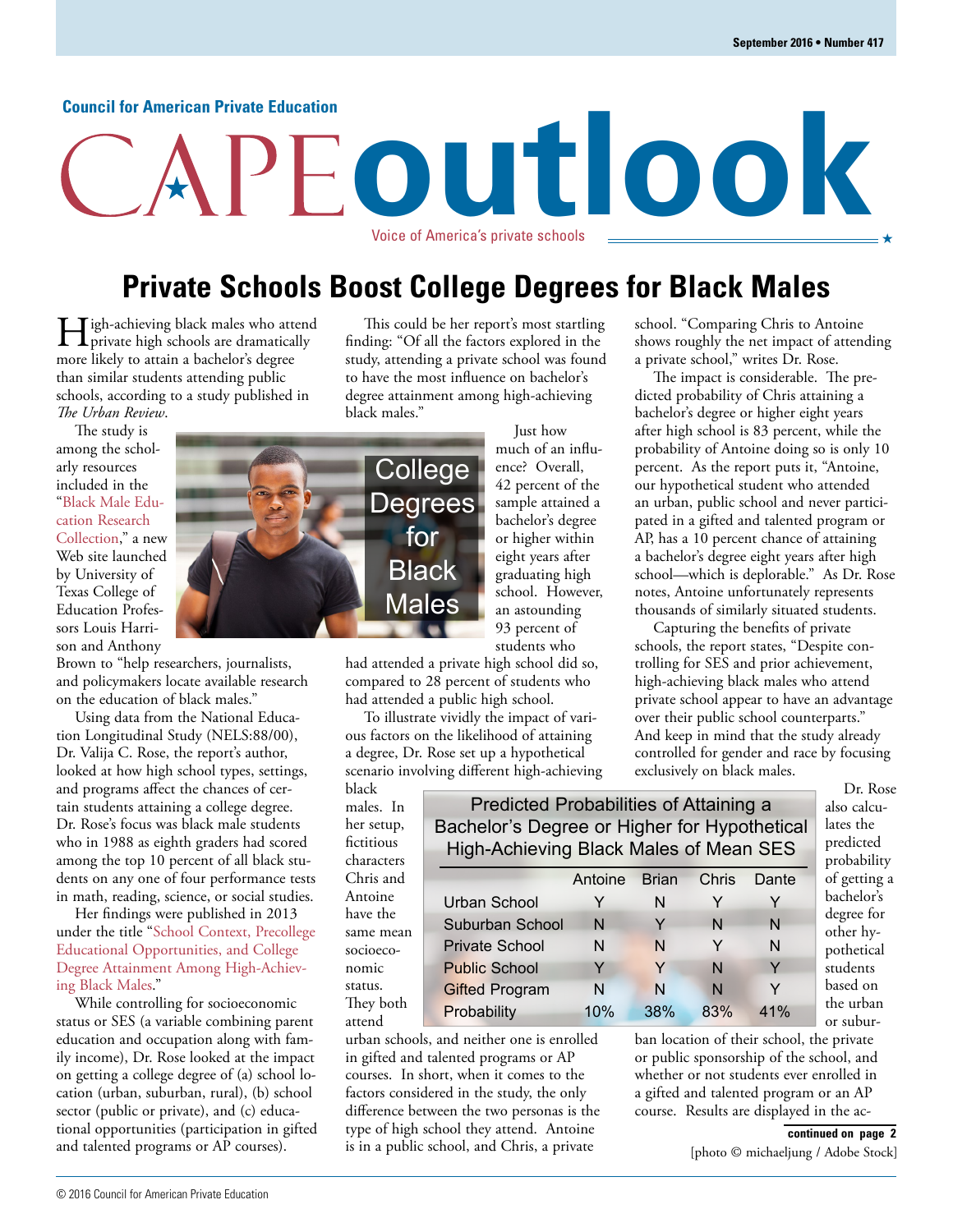## CAPE

**CAPE** member organizations: Agudath Israel of America

American Montessori Society

Association Montessori International–USA

Association of Christian Schools International

Association of Christian Teachers and Schools

Association of Waldorf Schools of N.A.

Christian Schools International

Council on Educational Standards and Accountability

Evangelical Lutheran Church in America

Friends Council on Education

Lutheran Church–Missouri Synod

National Association of Episcopal Schools

National Association of Independent Schools

National Catholic Educational Association

National Christian School Association

Oral Roberts University Educational Fellowship

Seventh-day Adventist Board of Education

United States Conference of Catholic Bishops

Wisconsin Evangelical Lutheran Synod Schools

37 Affiliated State Organizations

a coalition of national associations serving private schools K-12 Executive Director: Joe McTighe

**Outlook is published monthly (September to June) by CAPE. An annual subscription is \$35. ISSN 0271-1451**

13017 Wisteria Drive #457 Germantown, MD 20874 (tel) 301-916-8460 (fax) 301-916-8485 (email) cape@capenet.org

#### **www.capenet.org**

## **State Supreme Court Asked to Consider Michigan Law**

On June 27, 2016, Michigan Governor Rick Snyder signed an education bill into law that included historic provisions for private schools. Now known as Public Act 249, the law reim-

burses private schools up to \$2.5 million for the costs of carrying out state requirements relating to student health, safety, and welfare. Similar "mandated services" statutes have long been established in several other states.

In an abundance of

caution, Governor Snyder has asked Michigan's Supreme Court to issue an advisory opinion on whether the section (152b) of PA 249 that relates to private school reimbursement violates one of two Blaine amendments in the state constitution (Article VIII, Section 2), which prohibits the use

#### **continued from page 1**

companying table. Using Antoine as a base, the only difference between Brian and Antoine is that Brian attended a suburban public school whereas Antoine attended an urban public school. The single difference between Dante and Antoine is that Dante benefited from a gifted and talented program while Antoine did not.

#### Positive and Negative Influences

Using a logistic model, Dr. Rose concludes that "attending an urban school, attending a private school, and participating in a gifted and talented program influenced bachelor's degree attainment among high-achieving black males." However, the influence was not always in the same direction. While attending a private school "increased the odds of attaining a bachelor's degree, holding all other variables constant," as did (though to a lesser degree) participating in a gifted and talented program, attending an urban school actually decreased the odds.

#### Emerging Research Base

Dr. Rose writes that there has been "an emerging research base" that has "examined the educational experiences of gifted and highachieving black males in K-12 settings and in college settings," but says that few studies other than her own have looked at the interplay between high school education and the actual realization of a college degree for such students.

She spotlights a study by Shaun R. Harper, professor at the Graduate School of Education at the University of Pennsylvania and president of the Association for the Study of Higher Eduof public funds "to aid or maintain any private, denominational or other nonpublic, pre-elementary, elementary, or secondary school." Snyder requested that the opinion be rendered before

October 1, 2016, the date the private school provision takes effect.

To assist the court with its decision, the Michigan Association of Non-Public Schools (MANS), a state CAPE affiliate, has filed a brief explaining that New York, Ohio, and Illinois, which all have

Blaine amendments, also have their own mandated services reimbursement laws, which are "consonant with their state constitutions" and in the case of New York and Ohio, have even "withstood constitutional challenges under the Establishment Clause of the U.S. Constitution."

cation. Harper wrote a report in 2012 titled "Black Male Student Success in Higher Education," which looked at 219 black male undergraduates from 42 colleges and universities who had been "successful in an array of postsecondary educational settings" and had earned high grade point averages along with numerous merit-based scholarships and honors. Harper found that a full 27 percent of those successful students had attended private high schools, a remarkable number since nationally only 8 percent of all high school students attend private schools.

One limitation of Harper's study, observes Dr. Rose, is that "participants were selected because of their high achievement…in college," meaning that students "who displayed high achievement early on in their schooling, but failed to become high-achieving collegians" were neglected. She says her own study is an attempt "to fill this gap in the literature."

#### Students at a Crossroads

Explaining that her study "contributes to our understanding of how school context and precollege educational opportunities influence college degree attainment among high-achieving black males," Dr. Rose astutely points out that those students "are at a crossroads." Society is demanding "a more skilled, better-educated workforce across all demographic groups," but unequal access to high-quality educational opportunities is making it tough for some students to meet that demand. She notes that many high-achieving black males are still awaiting their fair chance to succeed in college.

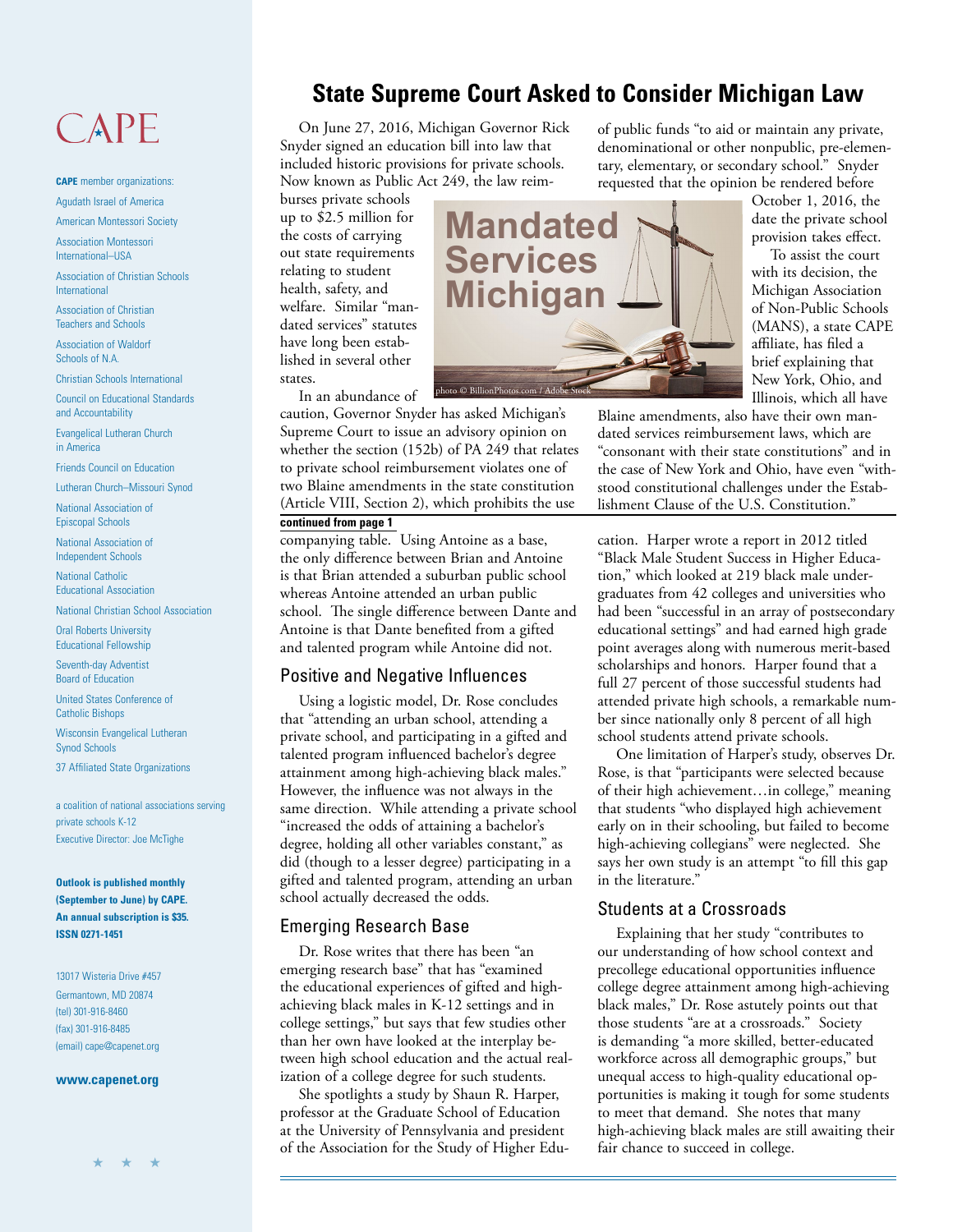## **Report Card Ranks School Choice Programs**

Different people use different criteria when evaluating school choice programs. Choice universalists, for instance, give high marks to programs that serve everyone, regardless of income. State accountability devotees put a high premium on measuring student performance on stat tests. Enthusiasts of equal opportunity prefer programs tilted toward students most in need. And the measurement matrix only expands from there. Suffice it to say that there's a plethora of standards in play when sizing up school choice initiatives.

The plethora notwithstanding, the American

Federation for Children (AFC) recently took on the daunting challenge of evaluating and ranking 27 "nonspecial-needs voucher, scholarship tax credit, and education savings accounts programs" across the country. The tool it used was sophisticated, employing criteria from three

broad categories (*student eligibility*, *scholarship and program size,* and *accountability*) and dozens of subcategories, collectively reflecting AFC's ideal conceptualization of school choice. Within each subcategory, AFC awarded programs 0 to 4 points, but counted some categories more heavily than others in order to reflect their relative importance. Programs were then ranked based on the total points they earned.

#### How Points Are Awarded

Let's look at the grading system in action. Under the *student eligibility* standard, for example, AFC evaluates programs based on "the limitations placed on the students who are allowed to participate." Income eligibility is one of the subcategories within the standard. Thus, a program that allows families with annual incomes above, say, \$90,000 to participate receives more points than one that limits eligibility to families making less than, say, \$45,000. Prior attendance is another subcategory. Accordingly, programs in which students already enrolled in private schools are eligible score higher than those that limit eligibility only to students currently enrolled in public schools. Three other subcategories within the *student eligibility* standard yield additional points.

The *program and scholarship size* standard also involves five subcategories. Under one of them, states with high scholarship amounts (e.g., amounts equal to 100 percent of state and local per-pupil expenditures) receive more points than states with lower amounts (e.g., 40 percent of per-pupil expenditures). Another subcategory favors programs with no caps on enrollment or funding over programs that have such caps.

#### Accountability

AFC believes choice programs "should contain commonsense academic, administrative and financial accountability provisions." One subcategory under the *accountability* standard rewards states that give private schools a choice of standardized tests when demonstrating student

performance, and penalizes states that require schools to administer state assessments.

Other *accountability* subcategories relate to the reporting of test results, providing proof of financial viability, and complying with health and safety regulations.

#### Improvement

Not only does the report identify the country's top school choice programs, it also "discusses ways each program can improve to better serve students," said Whitney Marcavage, author of the report and policy director at the AFC.

According to the report, the top five programs overall are: Florida's Tax Credit Scholarship Program, Nevada's Educational Choice Scholarship Program, Indiana's Choice Scholarship Program, North Carolina's Opportunity Scholarship Program, and Louisiana's Tuition Donation Rebate Program.

#### 400,000 Students

AFC's report notes that as of July 2016, there were "nearly 400,000 students enrolled in 50 different private school choice programs located in 25 states plus Washington, D.C." AFC only counts programs that "(1) give parents enough assistance to actually make a different educational choice, and (2) provide parents with a variety of private school options, including religious schools."

 "Private school choice programs are providing children across the country with access to a world-class education and the opportunity to succeed throughout their lives," said Betsy De-Vos, AFC's chair.

The AFC Report Card was released August 25 at an event in Washington, D.C., and is available at [<www.federationforchildren.org>.](http://www.federationforchildren.org/states-program-rank-see-afcs-201617-school-choice-report-card/)

[photo © BillionPhotos.com / Adobe Stock]

### **Weekly Meds**

★ ★ ★

Does your mind jump from thought to thought like a restless monkey leaping from limb to limb? Are you looking for a soothing respite from a frantic schedule? Try Weekly Meditations: 2011-2014, a new book by the Rev. Daniel R. Heischman, executive director of the National Association of Episcopal Schools and president of CAPE.

Ideal for frenzied educators, the book provides short, dense, inspiring reflections that serve to slow things down and offer a fresh perspective on the noble work of education.

Try Heischman's take on a comment by NPR's Krista Tippett that teachers "connect their words with practices and virtues." Teachers, he writes, "not only tell students we are ready to be of help, we connect those words with the practice of being available." The extra time teachers spend with students vividly demonstrates how much they care.

And then there is Heischman's musings on the uncommon calendrical juxtaposition in 2013 of Thanksgiving and Chanukah, both festivals giving us "an opportunity to experience freedom through the simple act of thanking God." No matter "how bound we are by restriction, worry, or anxiety," a prayer of thanksgiving allows us "to rise above the here and now and find our ultimate freedom in God."

Or take his use of Norman Rockwell's breakthrough civil rights painting The Golden Rule as a summons for educators to "be alert to the cries of our times and respond in ways that will bring people together."

Heischman's motivating meditations are mailed weekly to Episcopal school leaders, who receive them with enthusiasm. This new book now makes his essays available to nourish, inspire, and sooth a wider community. Find it [at <episcopalschools.org/forms/](http://www.episcopalschools.org/forms/store/ProductFormPublic/) store/ProductFormPublic/>.

★ ★ ★